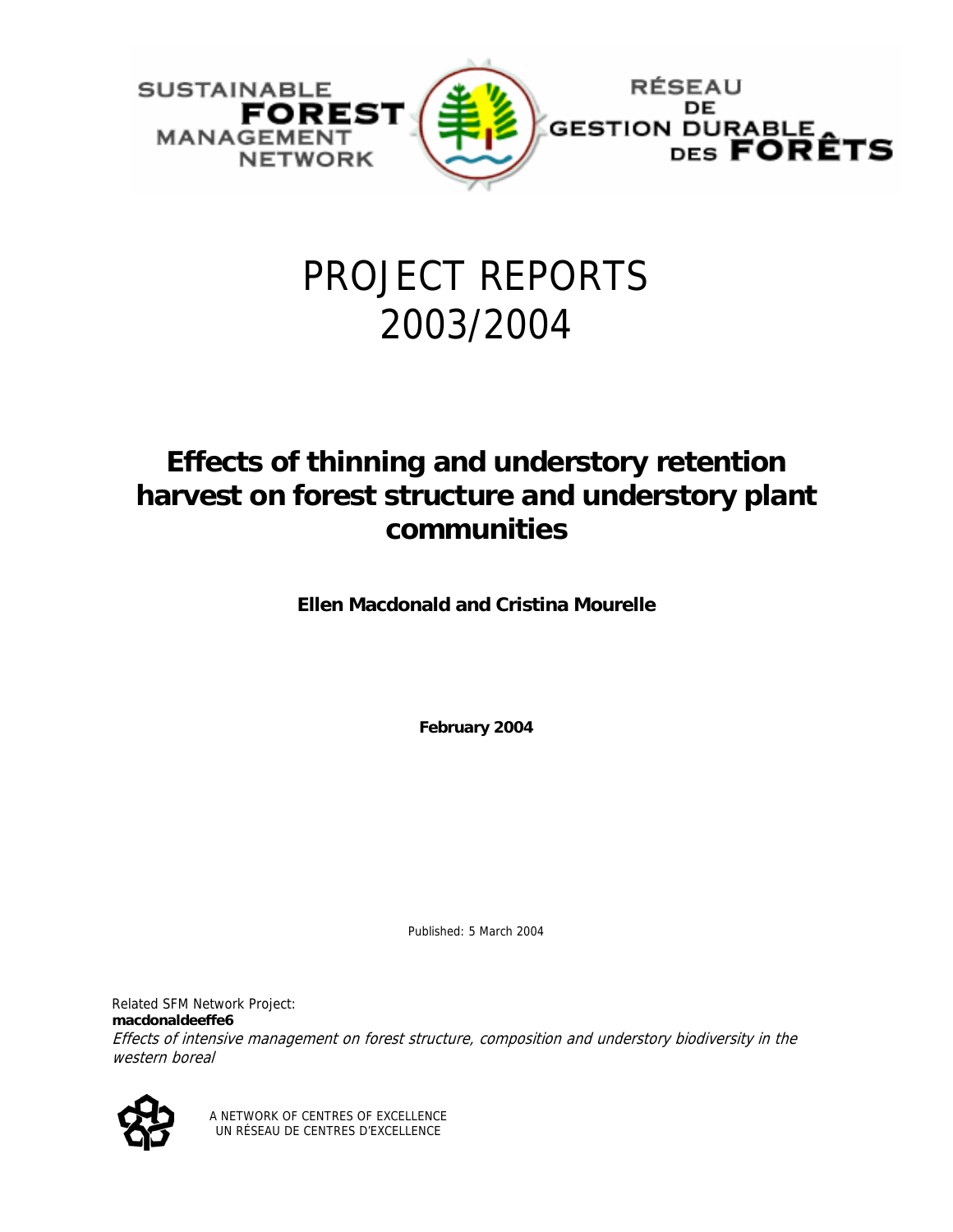Project name: Effects of intensive management on forest structure, composition and understory biodiversity in the western boreal

Effects of thinning and understory retention harvest on forest structure and understory plant communities

Ellen Macdonald and Cristina Mourelle Department of Renewable Resources, University of Alberta

Department of Renewable Resources (GSB 751) University of Alberta, Edmonton, AB, Canada. T6G 2H1 780-492-3070 ellen.macdonald@ualberta.ca

*Keywords:* boreal forest, mixedwood, thinning, understory protection, partial harvesting, plant biodiversity, forest structure, lodgepole pine, white spruce, trembling aspen

February 2004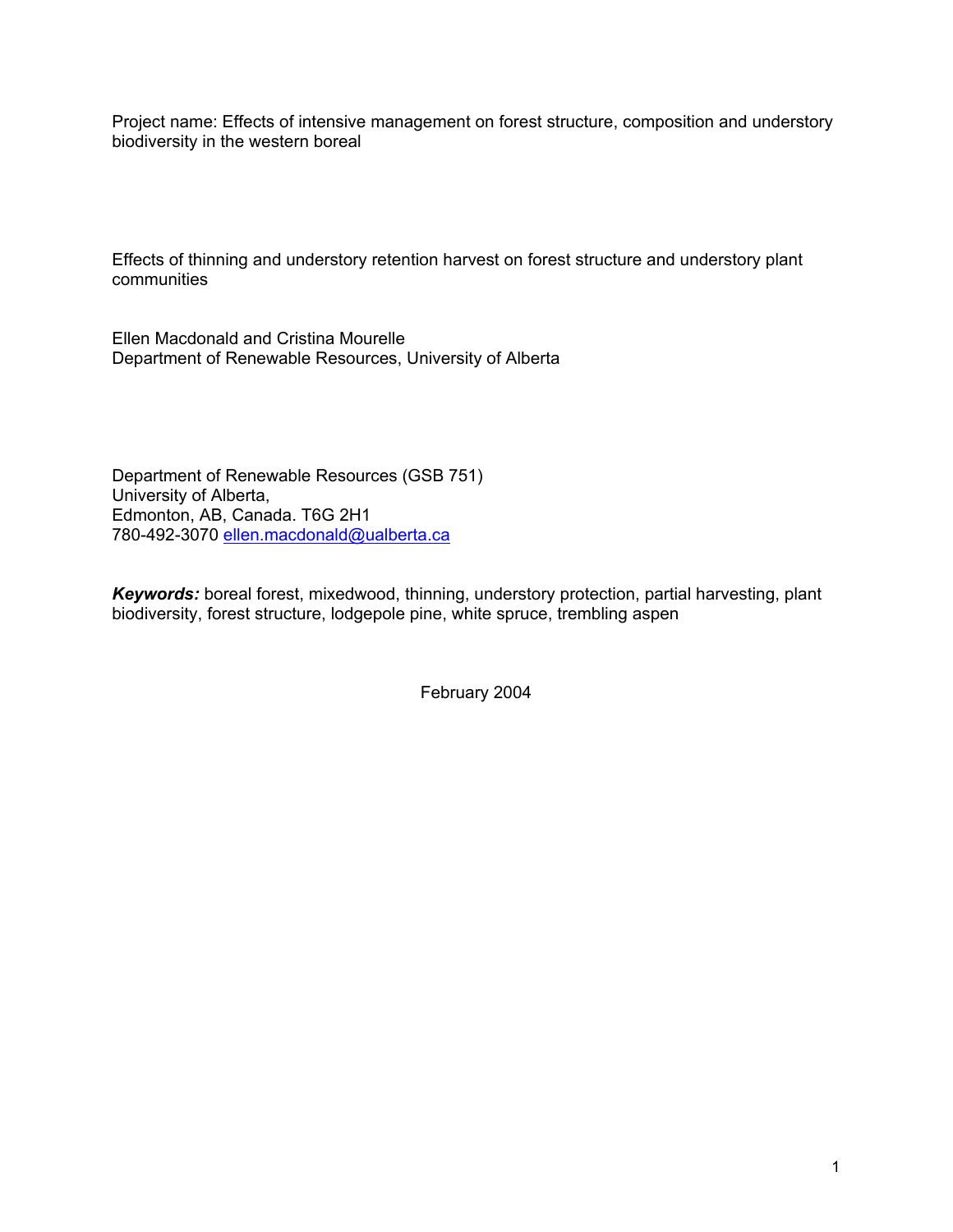### **Abstract**

We examined the impact of two intensive forest management practices on forest structure and understory plant communities: 1) Salvage Thinning in lodgepole pine forests, and 2) Understory Protection harvesting in trembling aspen – white spruce mixedwoods. Salvage thinning reduced canopy tree density, basal area of deciduous trees, and snag density while resulting in increased growth of retained trees and an increase in the amount of downed coarse woody material. Thinned stands also had greater light available to the understory, although this decreased with time since thinning. Thinned stands showed an immediate reduction in understory plant species richness followed by an increase 3- to 5- years following thinning such that richness levels were higher than in control stands. This was attributable to colonization by and increased abundance of some ruderal species and those common to mesic aspen – spruce mixedwood forests. Thinned stands also had reduced abundance of species associated with undisturbed mature pine forests. Thinned stands also had greater shrub cover. Understory protection harvesting reduced density and basal area of deciduous trees and snags while retaining conifers, which showed positive growth responses.

Stands partially harvested by Understory Protection showed increased light to the understory but this effect was diminished in stands with higher levels of deciduous tree retention and those sampled longer after harvesting (13 years). As for the Salvage Thinning, the Understory Protection (UP) stands showed reduced understory plant richness immediately after disturbance but after a few years (3- to 13- years after harvest) the UP harvested stands had higher understory richness and a somewhat different understory species assemblage than control stands. This was attributable to addition of, and higher abundance of, shade intolerant and ruderal plant species. Differences between UP Harvested and control stands diminished over time since harvesting and were less when there was a higher level of canopy retention during the UP harvesting. Machine Corridors, which are used by harvesting and skidding equipment to access the site, had higher species richness than control stands and were dominated by grasses, shade intolerant and weedy species. Machine corridors also had much higher densities of deciduous tree regeneration than the UP harvested areas or control stands.

For both Salvage Thinning and Understory Protection harvesting it is likely that increased light, along with effects of disturbance to the forest floor, provide opportunities for new species to colonize forest stands as well as for some moderately shade tolerant species to experience an increase in abundance following partial harvesting. As such, these types of harvesting, which reduce canopy density, result in a shift in understory plant communities towards something that is likely more similar to what would be found at an earlier successional stage or in a different (more open, less conifer) type of forest.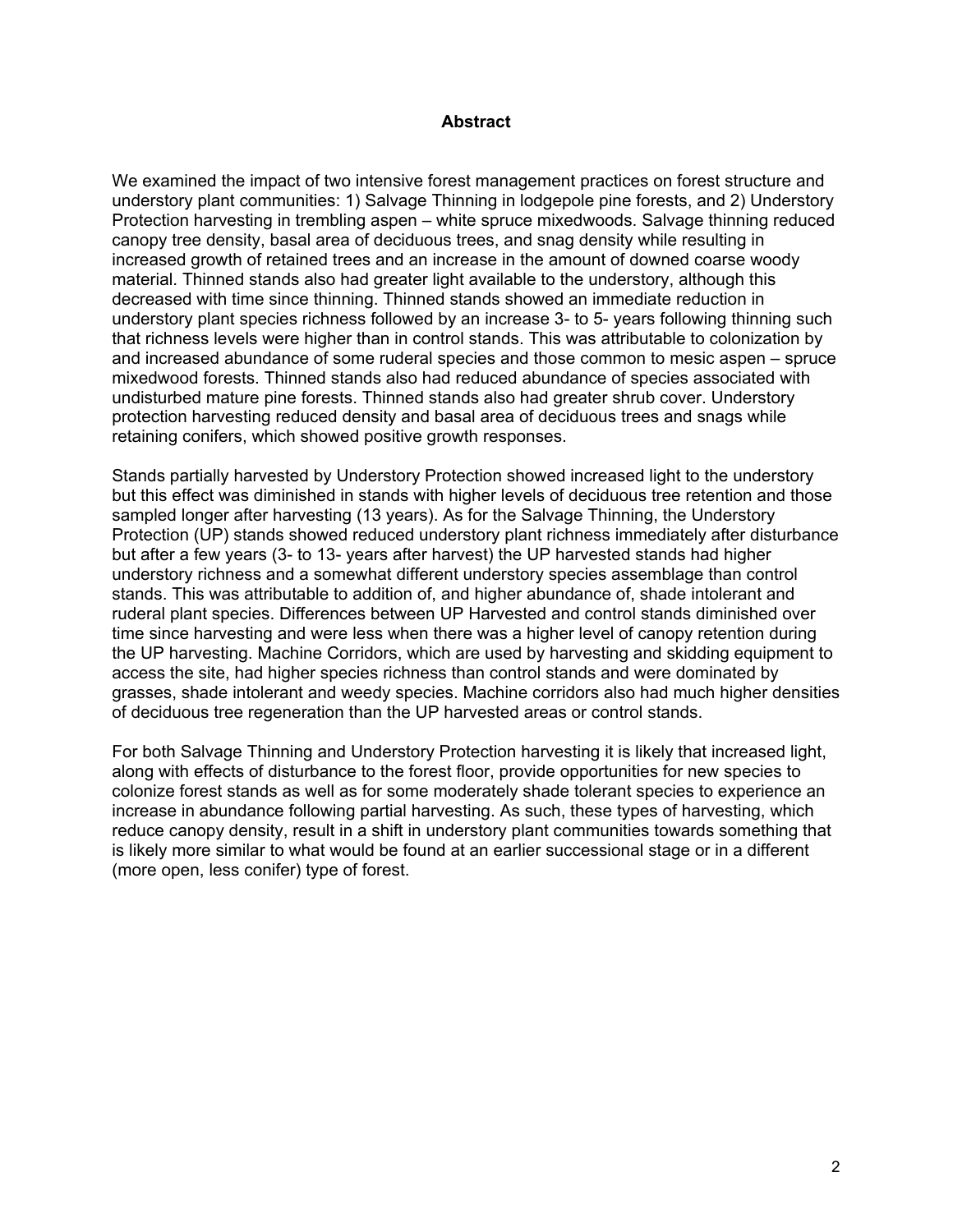# **Background and Objectives**

Increasing demands for forest resources, combined with a desire to maintain ecological sustainability of forests has lead to interest in a greater diversity of silvicultural practices, including both "ecologically friendly" practices and intensive forest management (Gillis 1990; Tappeiner et al. 1997). The latter includes practices that are over and above the minimum required by policy or regulation and which are designed to improve yields of fibre on a designated portion of the landbase. The effectiveness of these practices for meeting fibre and non-fibre objectives has become of great importance to forest scientists and managers. Through effects on forest structure and composition, forest management for timber production also influences understory plant communities, plant diversity and, in turn, wildlife abundance (Thomas et al. 1999).

Several factors influence forest understory vegetation: 1) both above- (light) and below- (water, nutrients) ground resource availability (Grace 1999; Thomas et al. 1999); 2) microclimatic conditions, which are influenced by light and stand structure; and 3) disturbance processes, which facilitate regeneration. Silvicultural practices such as thinning or partial-cut harvests affect composition and density of the canopy, in turn influencing stand structure and microclimate, often increasing resource availability, at least temporarily (Parsons et al. 1994; Roberts & Gilliam 1995a,b; Van Velt & Franklin 1999; Johnson and Curtis 2001). Subsequent effects on understory vegetation are poorly understood, however. Ultimately, any changes in forest structure and understory development and composition might also impact habitat value of the future developing forest.

In this study we examined the effects of two intensive forest management practices, thinning [including both salvage thinning (ST) and commercial thinning (CT)] and understory protection (UP) harvesting, on forest structure, composition, and understory plant biodiversity in the western boreal forest. Both practices provide a potential economic advantage or increased volume yield and may also sustain important ecological features at the landscape scale, such as maintaining connectivity and providing habitat for wildlife.

# *Our key questions were as follows:*

(1) How do these silvicultural practices affect stand structure, tree growth and environmental characteristics?

(2) What are the effects of these silvicultural practices on understory plant diversity and composition?

We present herein the results for salvage thinning and understory protection harvesting.

# **Methods**

Salvage thinning was studied in lodgepole pine (*Pinus contorta* var. *latifolia* Engelm.) stands. In this practice  $\sim$  1/3 of the basal area (1/2 of all stems) is removed, focusing on intermediate and suppressed trees in stands of 85+ years old. Understory protection harvesting was studied in mixed trembling aspen (*Populus tremuloides* Michx.) - white spruce (*Picea glauca* (Moench) Voss) stands; the understory white spruce trees are protected during harvesting of the aspen canopy.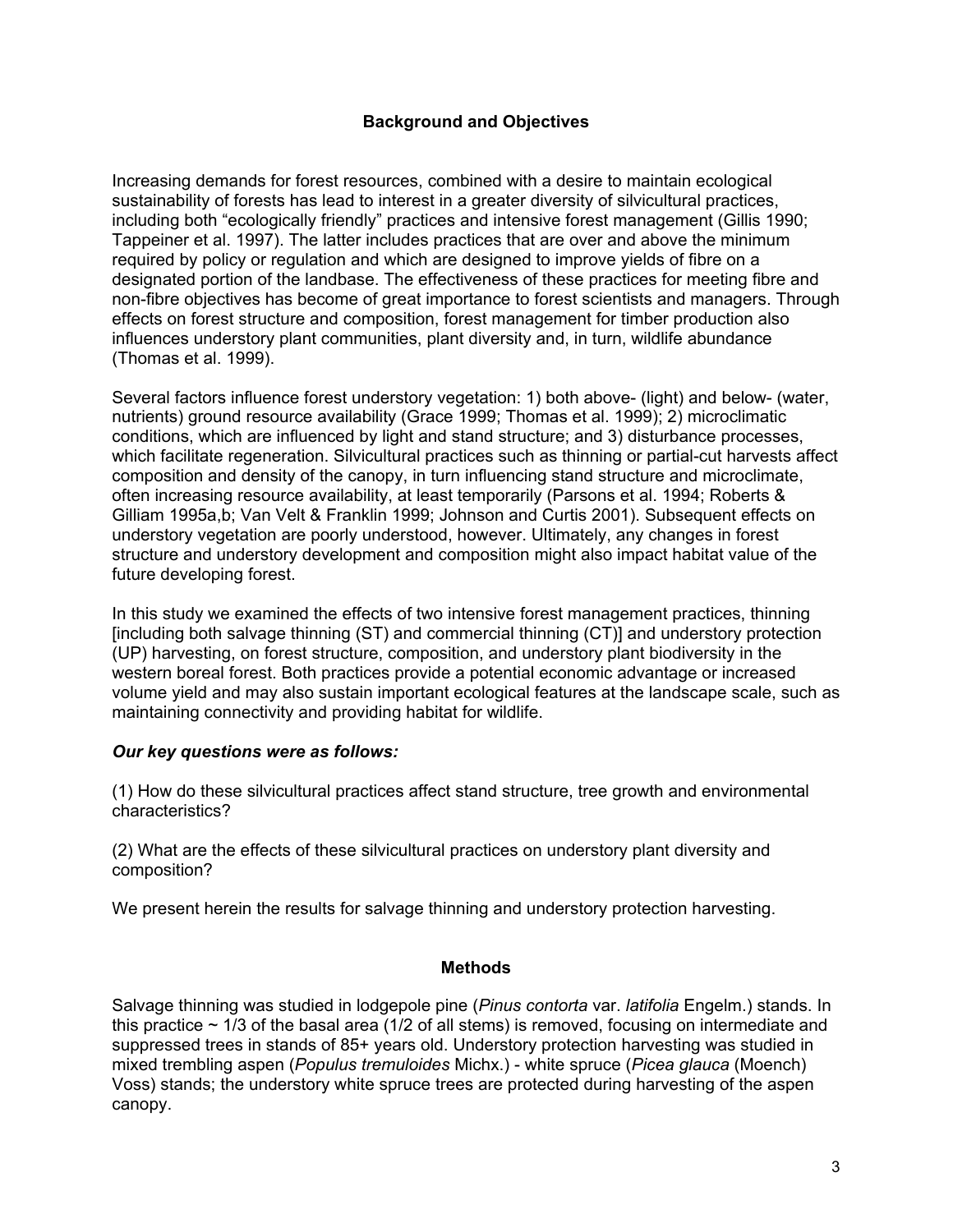For each of these treatments we sampled individual stands, which differed in time since treatment, and compared these to unharvested controls in order to understand the impact of the treatment and successional development following it. The salvage thinning (ST) study was conducted using 13 lodgepole pine stands near Whitecourt, Alberta (Table 1). We examined unthinned stands as well as stands which were 5-, 3-, and 1- years-since-thinning.

Understory protection harvesting was studied in 23 aspen-white spruce mixedwood stands at five locations in northern Alberta (Table 2; and see Sauder 1992). In six stands, there were two levels of retention of overstory aspen: high protection (more aspen left) and intermediate (less aspen left) (Sauder 1992). Five stands were treated with a one-pass harvesting system, in which most of the aspen overstory was removed at one time. Three stands were treated with a two-pass harvesting system, in which part of the aspen overstory and large conifers (DBH>25cm) were removed in the first-pass with a plan to remove the remaining canopy trees in a second pass two to five years later. One sampled stand had been treated with the two-pass harvesting system in which the second pass had been completed.

For both treatments we assessed various stand structural attributes and the vascular plant understory community using 14 sampling points in each stand. Understory vegetation was sampled in two 2  $m^2$  subplots at each sampling point. In one of the understory protection trials vegetation sampling was also conducted in plots located at the center of machine corridors, which were created to gain access to the forest for the harvesting and skidding equipment.

We calculated mean number of species (richness) per 2  $m^2$  plot within stands and total species richness per stand (combined over 28 subplots). Poisson regressions and mixed-model analyses of variance that included the thinning treatment as a fixed factor and stand as a random factor were used to assess the effect of the treatment. Ordination was applied to study the effects of thinning on understory species composition.

| Site            | Stand age     | Years since<br>thinning: | Location                    |
|-----------------|---------------|--------------------------|-----------------------------|
| WC <sub>1</sub> | 104 (11.6)    | 5-yst (1995)             | N54°04.795 W116°28.376      |
| CH <sub>1</sub> | 105(3.9)      | 5-yst (1995)             | N54° 11.980 W116°53.612     |
| TH625           | 95 (6.6)      | 5-yst (1995)             | N54°03.314 W116°14.874      |
| TH626           | 106 (7.1)     | 3-yst (1997)             | N54°02.959 W116°14.595      |
| TH608           | 94 (16.5)     | 3-yst (1997)             | N54°02.837 W116°15.457      |
| TH621           | 99 (12.8)     | 3-yst (1997)             | N54°02.453 W116°14.881      |
| WW607           | 105(5.3)      | 1-yst (1999)             | N54°03.762 W116°31.535      |
| WW604           | $102$ $(2.9)$ | 1-yst (1999)             | N54°05.574 W116°27.056      |
| WW603           | 92 (8.5)      | Control                  | $N54^\circ$<br>$W116^\circ$ |
| TH348           | 104 (5.7)     | Control                  | N54°03.015 W116°15.397      |
| <b>TH347</b>    | 90(1.6)       | Control                  | N54°02.671 W116°14.721      |
| TH361           | 90(43.7)      | Control                  | N54°02.047 W116°15.298      |
| <b>WW606</b>    | 117 (15.7)    | Control                  | $N54^\circ$<br>$W116^\circ$ |

**Table 1.** Stands used for the salvage thinning study including site name, stand age (standard error), the years since thinning (year of first growing season post-thinning), and the location (latitude, longitude). Stands were sampled in summer 2000.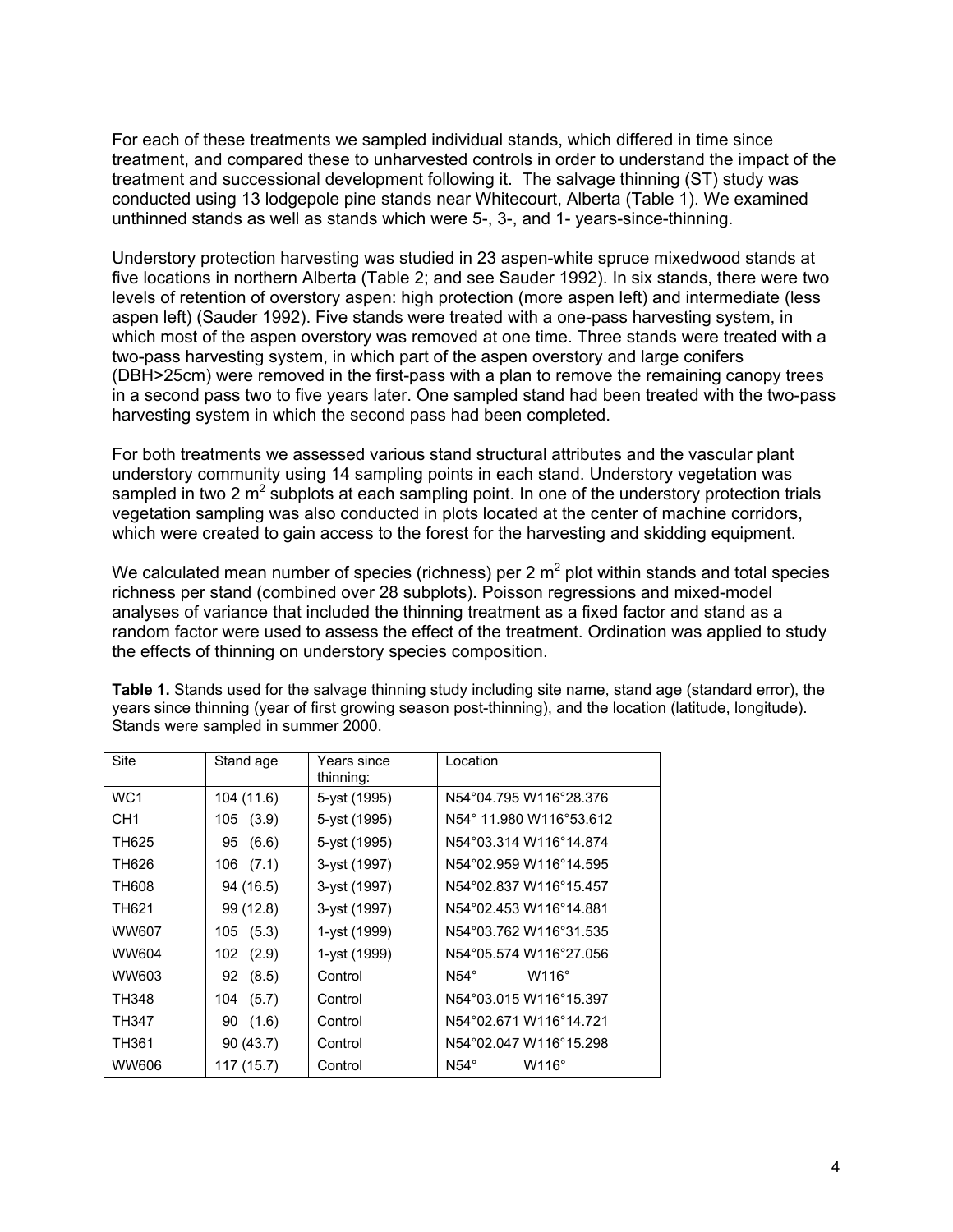**Table 2.** Stands used for the Understory Protection study including harvest treatment, location, replicates of treatments, the years since harvest (year of first growing season post-thinning), and the stand name. Calling Lake 1-pass stands were sampled in 2000, all others were sampled in 2001. The understory vegetation in control stands at Calling Lake was sampled in both years.

| Harvest<br>treatment                   | Geographic location             | Replicates                                                    | Years since<br>harvest     | Stand names                     |
|----------------------------------------|---------------------------------|---------------------------------------------------------------|----------------------------|---------------------------------|
| One-pass and<br>Two-pass               | Calling Lake (N55°<br>W113°)    | 3 Blocks with a total of:                                     |                            |                                 |
| understory<br>protection               |                                 | 3 stands of one-pass,                                         | 2-ysh (1998)               | $1U1-1, -2, -3$                 |
|                                        |                                 | 3 stands with the 1 <sup>st</sup> of a<br>two-pass system,    | 3-ysh (1998)               | $1U2-1, -2, -3$                 |
|                                        |                                 | 3 control stands.                                             |                            | $1UC-1, -2, -3$                 |
| One-pass and<br>Two-pass               | Hotchkiss (N57°<br>W118°)       | 2 stands of one-pass,                                         | 7-ysh (1994)               | F11, F2                         |
| understory<br>protection               |                                 | 1 stand with the $1st$ and $2nd$<br>cut of a two-pass system, | 7- / 2-ysh<br>(1994, 1999) | F <sub>3</sub>                  |
|                                        |                                 | 2 control stands.                                             |                            | FC1, FC2                        |
| High and<br>Intermediate<br>Understory | Drayton Valley<br>(N53° W 115°) | 2 stands of intermediate<br>retention,                        | 13-ysh (1988)              | D1, D2                          |
| Protection                             |                                 | 1 control stand.                                              |                            | <b>DC</b>                       |
|                                        | Hinton (N53° W117°)             | 2 stands of high retention,                                   | 13-ysh (1988)              | H <sub>1</sub> , H <sub>2</sub> |
|                                        |                                 | 1 control stand.                                              |                            | HC                              |
|                                        | Whitecourt (N54°<br>W115°)      | 1 stand of high retention,                                    | 13-ysh (1988)              | W <sub>1</sub>                  |
|                                        |                                 | 1 stand of intermediate<br>retention,                         | 13-ysh (1988)              | W <sub>2</sub>                  |
|                                        |                                 | 1 control stand.                                              |                            | <b>WC</b>                       |

# **Results**

**Salvage thinning:** Thinned stands were characterized by lower tree density, basal area, and snag density, but greater diameter growth and amounts of downed coarse woody debris (Table 3). Thinned stands also had significantly greater light available to the understory (as measured by canopy openness, light below the canopy, and leaf area index; Table 3). Canopy openness was highest in the recently thinned stands (1-yst) and decreased progressively with time since thinning with the control stands having the lowest openness. There were no significant treatment effects on: tree height (range: 17.9 – 22.4 m); shrub height (1.25 – 1.89 m); diameter of downed wood (9.0 – 10.6 cm); organic layer depth (7.88 – 10.6 cm); litter depth (5.4 – 7.1 cm) or soil nutrient availability.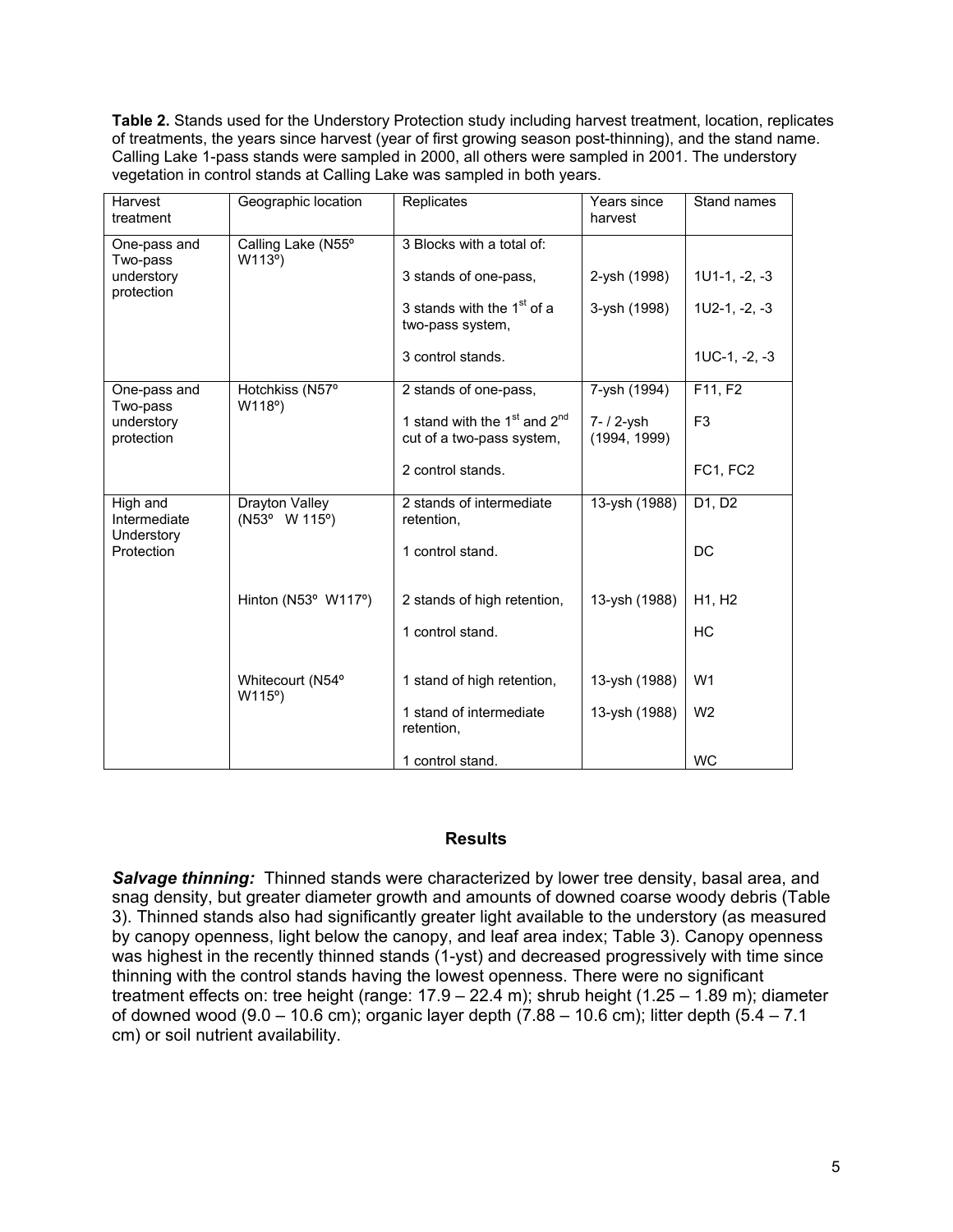Thinned stands had significantly greater shrub cover than unthinned stands (Table 3). Understory species richness (number of species) was greater in older thinned stands than in either recently thinned or control stands; this was true both at the plot and the stand level (Figure 1).

**Table 3**. Effects of salvage thinning on various stand properties. Means (standard error) are given for control (unthinned) stands and stands at 1, 3, or 5 years since thinning (yst). P values in bold indicate a significant effect of thinning. Treatments with different letters had significantly different means.

|                                             | Unthinned                    | 1-yst $(th99)$              | 3-yst (th97)                    | 5-yst (th95)                  | Effect of<br>Treatment<br>(P value) |
|---------------------------------------------|------------------------------|-----------------------------|---------------------------------|-------------------------------|-------------------------------------|
| <b>TREDEN</b><br>$(trees/ha)^1$             | $2499.3^{a}$<br>(908.7)      | $935.4^{b}$<br>(90.9)       | 1261.6 <sup>ab</sup><br>(270.3) | 790.3 <sup>b</sup><br>(454.4) | 0.05                                |
| <b>BASALAR</b><br>$(m^2/ha)$                | 46.21 <sup>a</sup><br>(4.57) | $31.00^{b}$<br>(7.23)       | $33.54^{b}$<br>(5.91)           | $30.37^{b}$<br>(5.91)         | 0.10                                |
| DECBA $(m^2/ha)$                            | $17.15^a$<br>(4.46)          | 4.96 <sup>b</sup><br>(0.81) | $6.21^{b}$<br>(1.64)            | $5.77^{b}$<br>(1.37)          | 0.02                                |
| EVERBA $(m^2/ha)$                           | 29.05<br>(3.45)              | 26.04<br>(1.56)             | 27.33<br>(2.55)                 | 24.59<br>(0.89)               | 0.54                                |
| <b>TREGROW</b><br>(mm/year)                 | 1.05 <sup>b</sup><br>(0.09)  | 0.69 <sup>a</sup><br>(0.15) | 1.42 <sup>c</sup><br>(0.12)     | $1.16^{b}$<br>(0.12)          | < 0.001                             |
| <b>SNAGDEN</b><br>$(snags/ha)^1$            | $671.2^a$<br>(268.9)         | $178.5^{bc}$<br>(70.7)      | 347.5 <sup>ab</sup><br>(41.2)   | $66.7^c$<br>(78.7)            | < 0.001                             |
| CWDCOV (%)                                  | 7.60 <sup>a</sup><br>(0.01)  | 6.50 <sup>a</sup><br>(0.01) | $10.33^{b}$<br>(0.01)           | $11.67^{b}$<br>(0.01)         | 0.02                                |
| CANOPEN (%)                                 | 25.02 <sup>a</sup><br>(1.89) | $37.04^{b}$<br>(2.31)       | $28.75^{a}$<br>(1.89)           | $34.99^{b}$<br>(1.89)         | < 0.001                             |
| Light-be<br>$(\mu \text{mol/m}^2/\text{s})$ | 3.33 <sup>a</sup><br>(0.25)  | $4.58^{b}$<br>(0.30)        | 3.96 <sup>b</sup><br>(0.25)     | $4.06^{b}$<br>(0.25)          | 0.02                                |
| LAI ( $m^2$ leaf area/<br>$m2$ ground area) | $1.45^a$<br>(0.08)           | 0.95 <sup>c</sup><br>(0.09) | $1.26^{b}$<br>(0.08)            | 1.04 <sup>c</sup><br>(0.08)   | < 0.001                             |
| SHCOV (%)                                   | $12.96^{a}$<br>(13.96)       | $23.23^{b}$<br>(20.68)      | $14.58^{b}$<br>(2.22)           | $19.47^{b}$<br>(2.35)         | 0.05                                |
| HERCOV (%)                                  | 12.77<br>(9.68)              | 7.37<br>(3.79)              | 18.81<br>(9.76)                 | 15.83<br>(3.51)               | 0.47                                |

#### *Definition of variables:*

TREDEN (trees/ha): total tree density; BASALAR (m<sup>2</sup>/ha): total basal area; DECBA (m<sup>2</sup>/ha): basal area of deciduous trees; EVERBA (m<sup>2</sup>/ha): basal area of evergreen trees; TREGROW (mm/year): mean annual ring width over the 5 years prior to sampling; SNAGDEN (snags/ha): number of snags per ha; CWDCOV (%): percent cover of downed coarse woody debris; CANOPEN (%): percent canopy openness; Light-be (µmol/m<sup>2</sup>/s): photosynthetic photon flux density below the canopy; LAI (m<sup>2</sup> of leaf area/m<sup>2</sup> of ground area): leaf area index; SHCOV (%): percent shrub cover, HERCOV (%): percent herb cover.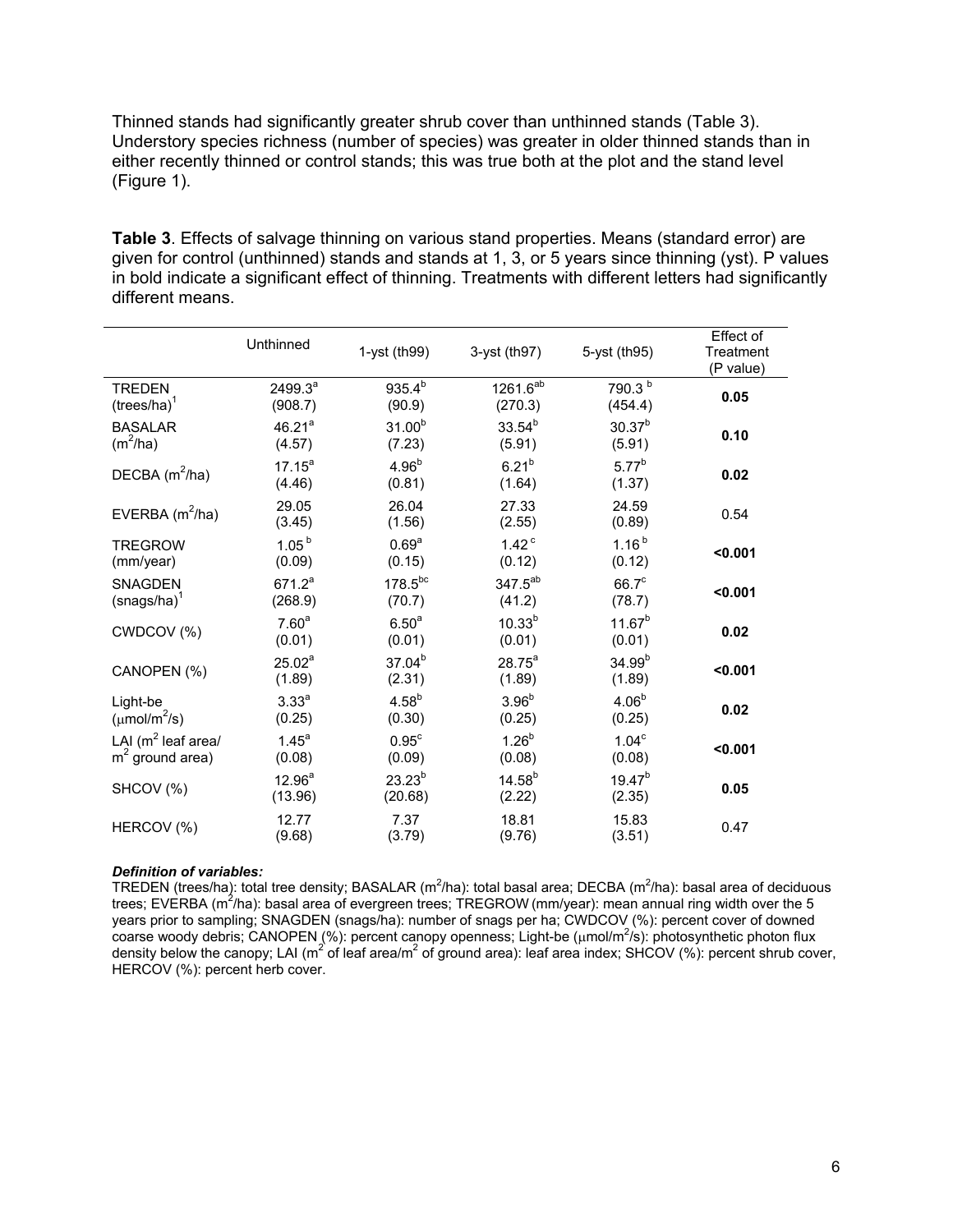

**Figure 2.** Results of ordination (Detrended Correspondence Analysis) examining understory plant species composition in control lodgepole pine stands and stands at different times since Salvage Thinning. A) symbols show plots from stands which were sampled:  $\blacklozenge$  1-yst;  $\blacktriangle$  3-yst;  $\blacksquare$  5-yst;  $\lozenge$  control stands. Plots which are closer together were more similar in terms of understory species assemblage. B) general description of groups of species underlying the treatment differences shown in (A). Location of the species group on the graph shows an affinity with plots in a similar location in Figure 2A.

The results of ordination did not suggest a strong effect of thinning on understory species composition (Figure 2). There was some separation among plots by treatment; the most recently thinned plots were closely clustered towards the very right end of the first axis. To the left of these was a cluster of points including the plots sampled 3- and 5-yst. Plots from unthinned stands were spread across the entire ordination space with one group at the very left end of axis 1. The ordination suggested four relatively distinct species groups which corresponded loosely to the separation among plots (Figure 2B). The group at the left, bottom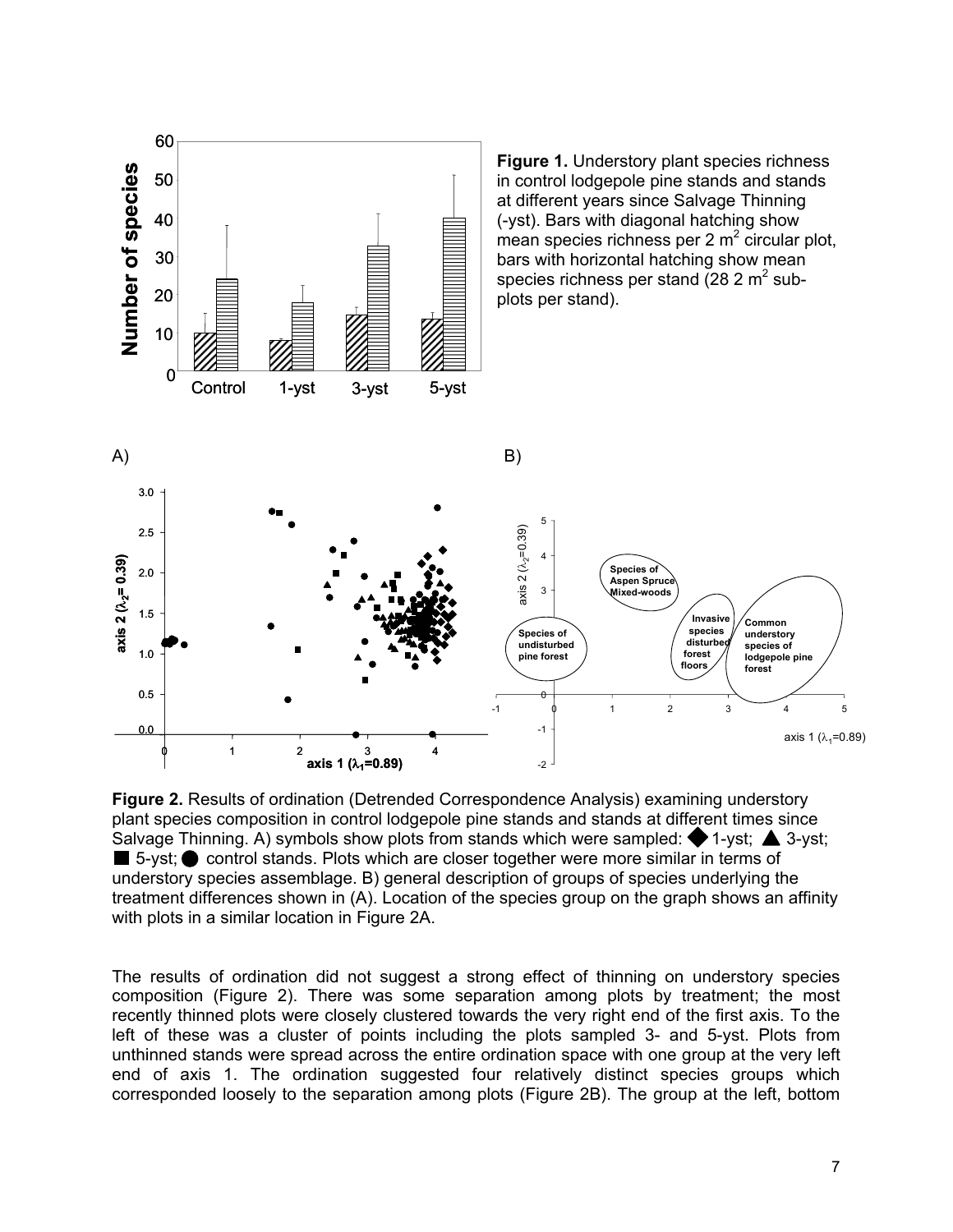corner of the graph, includes species common to undisturbed lodgepole pine forests forest floors (*Symphoricarpos albus*, *Rubus acaulis*, *Vicia americana*, *Calamagrostis canadensis*, *Erigeron glabellus*, *Osmorhiza depauperata*).

Moving to the right, and associated with both thinned and unthinned plots, was a second group characterized by species of mixed-wood trembling aspen – white spruce forest (*Aster conspicuus*, *Ribes triste*, *Cornus stolonifera*, *Lonicera involucrata*, *Fragaria vesca*, *Actaea rubra*, *Pyrola virens*). The third group moving to the right, associated with thinned plots, includes opportunistic species often found colonizing exposed mineral soil and disturbed sites (*Epilobium angustifolium*, *Taraxacum officinale*, *Trifolium sp*., *Petasites palmatus*, *Rubus chamaemorus*, *Oplopanax horridus*, *Geranium bicknellii*, *Spiraea betulifolia*). The fourth group, associated with the most recently thinned plots, was comprised of common understory species of lodgepole pine forest (*Cornus canadensis*, *Rubus pedatus*, *Alnus crispa*, *Rubus idaeus*, *Vaccinium caespitosum*, *Sorbus scopulina*).

*Understory Protection:* Understory Protection harvesting reduced the density and basal area of deciduous trees, increased growth of retained trees, reduced snag density and greater amounts of newly-created downed coarse woody debris (Table 4). In the High / Intermediate Protection treatments, which were sampled 13-ysh, there were only no treatment effects on deciduous tree density, likely due to aspen regeneration, no effects on snag density and there was less downed wood in harvested stands. Understory protection also resulted in greater light available to the understory, as measured by canopy openness, light, and leaf area index but these effects were diminished in the stands sampled 13-ysh (Table 4). There were no significant treatment effects on other measured forest structure and environment variables.

In general, Understory Protection harvesting resulted in increased species richness per 2  $m<sup>2</sup>$ plot and per stand (Table 5). This was largely due to addition of some shade intolerant understory species and a few ruderals. There was lower species richness per plot in the Hotchkiss stands that were sampled 2 years after the  $2<sup>nd</sup>$  pass cut of a two-pass harvesting system, likely due to disturbance associated with the recent harvesting. The machine corridors of the Calling Lake Understory Protection stands were characterized by increased species richness, as compared to the control stands as well as a very different species composition (see below).

The ordination suggested an effect of Understory Protection harvesting on the understory species assemblage, with effects being diminished in the stands sampled a longer time since harvesting (Figure 3). At Hotchkiss the 1-pass stands, sampled 7-ysh, were quite similar to the control plots in terms of understory species composition. The stands sampled 2-years after the completion of the 2<sup>nd</sup> pass cut were somewhat different, showing closer clustering among plots and some separation from other plots along the first axis. For the stands sampled 13-ysh those treated with High Protection stands (more canopy left) were quite similar to the control stands while the Intermediate Protection (less canopy left) showed some degree of separation from the other plots, particularly with a group of plots located towards the lower left of the ordination diagram.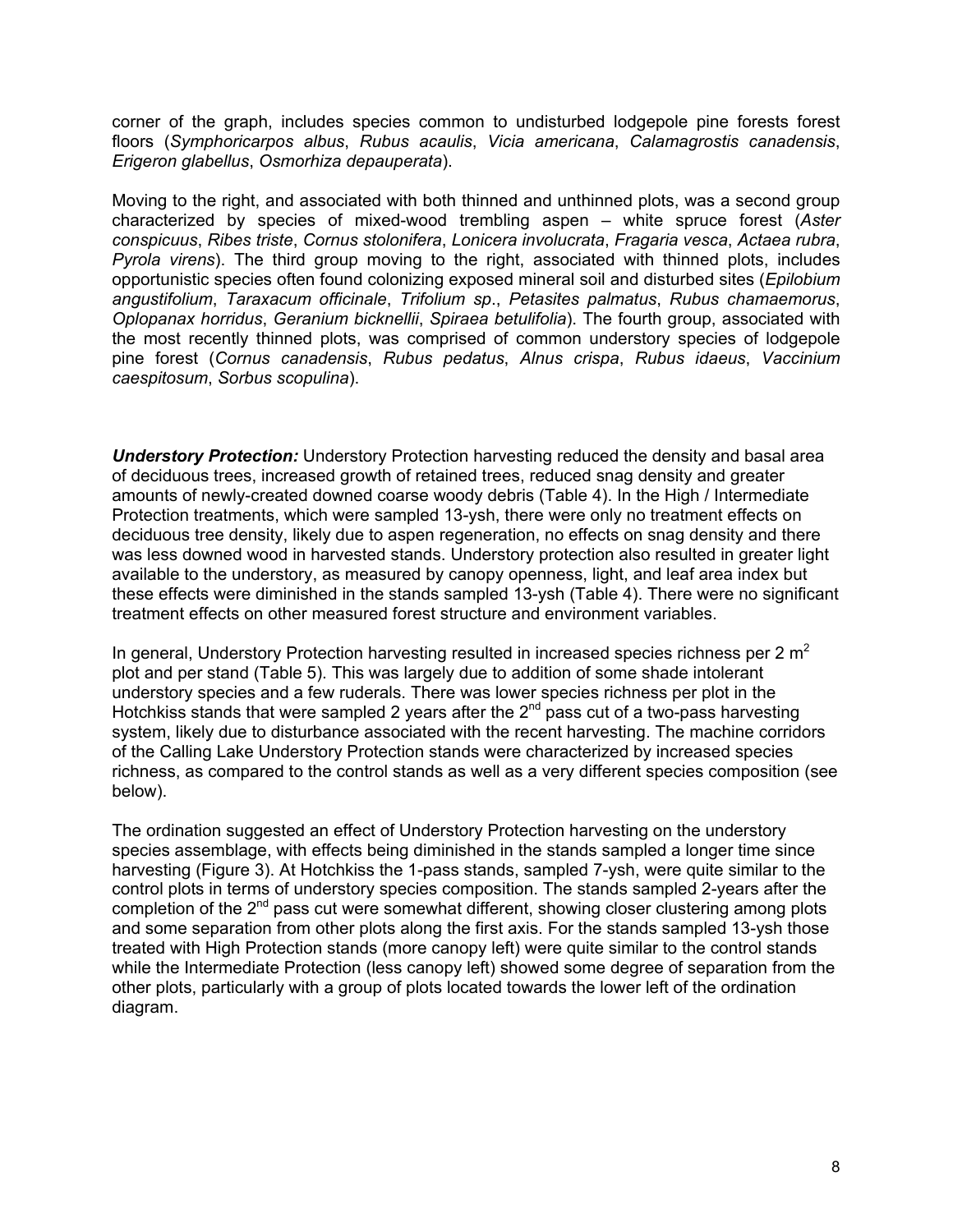| arvesting on various stand structureand environment properties. Means (standard error) are given for |                                                                                                                                                   | , treatments with different letters had significantly different means. |
|------------------------------------------------------------------------------------------------------|---------------------------------------------------------------------------------------------------------------------------------------------------|------------------------------------------------------------------------|
|                                                                                                      |                                                                                                                                                   |                                                                        |
|                                                                                                      |                                                                                                                                                   |                                                                        |
|                                                                                                      |                                                                                                                                                   |                                                                        |
|                                                                                                      |                                                                                                                                                   |                                                                        |
| Table 4. Effects of understory protection has                                                        | control (unharvested) stands and stands exposed to different treatments and times since harvesting (ysh). P values in bold indicate a significant | effect of treatment. Within treatment group.<br>こうしょう こうこうきょう ニニュー     |
|                                                                                                      |                                                                                                                                                   |                                                                        |
|                                                                                                      |                                                                                                                                                   |                                                                        |
|                                                                                                      |                                                                                                                                                   |                                                                        |

|                                 | ፈ                                                 | 0.34                                | 0.95                               | 0.24                           | 0.31                          | $-0.007$                                                                                                                     | 0.78                            | 0.04                                                      | 0.19                         | 500                                  | 0.67                        |                         |
|---------------------------------|---------------------------------------------------|-------------------------------------|------------------------------------|--------------------------------|-------------------------------|------------------------------------------------------------------------------------------------------------------------------|---------------------------------|-----------------------------------------------------------|------------------------------|--------------------------------------|-----------------------------|-------------------------|
| $13 - ysh$                      | ntermed                                           | 152.38<br>(73.31)                   | 404.76<br>(129.62)                 | $7.14$<br>(3.88)               | (5.00)                        | $2.87^{b}$<br>(0.31)                                                                                                         | 42.85<br>(42.15)                | $6.69^{b}$<br>$(3.46)$                                    | 35.37<br>(3.62)              | $7.76^b$<br>(0.76)                   | $\frac{1.14}{(0.15)}$       |                         |
|                                 | 스<br>그<br>그                                       | (621.77)<br>704.76                  | 357.14<br>(51.51)                  | (3.88)                         |                               | $(5.00)$<br>$(5.00)$<br>$3.37^b$<br>$(0.31)$                                                                                 | 104.76                          | $8.94^{b}$<br>(3.46)                                      | $31.96$<br>$(3.62)$          | 6.03 <sup>ab</sup><br>(0.76)         | (0.15)                      |                         |
| High/Intermediate<br>Protection | Control                                           | 566.67<br>(472.58)                  | 400.00<br>(371.43)                 | (3.88)                         | (5.00)                        | $1.42^a$<br>(0.31)                                                                                                           | (133.33)                        | $18.61a$<br>(3.46)                                        | 26.06<br>(3.62)              | $5.35^{a}$<br>(0.76)                 | $\frac{1.34}{(0.15)}$       |                         |
|                                 | ፈ                                                 | 0.44                                | 0.007                              | 0.23                           | 0.001                         | 0.001                                                                                                                        | 0.0163                          | 0.2205                                                    | 0.007                        | 0.001                                | 0.001                       |                         |
| $3-ysh$                         | of $2$ -<br>pass                                  | 897.75<br>(258.50)                  | 279.72 <sup>a</sup><br>(34.25)     | (2.62)                         | $11.74^a$<br>(1.56)           | $2.14^{b}$<br>(0.12)                                                                                                         | 283.49 <sup>ab</sup><br>(76.94) | (4.31)                                                    | 27.96 <sup>a</sup><br>(4.02) | 5.39 <sup>a</sup><br>(0.82)          | 1.32 <sup>a</sup><br>(0.14) |                         |
|                                 | l-pass                                            | 963.81<br>(575.67)                  | (52.07)                            | (2.63)                         | 5.62 <sup>b</sup><br>(1.56)   | $1.38^{a}$<br>(0.10)                                                                                                         | 184.44 <sup>b</sup><br>(176.95) | 20.20<br>(4.26)                                           | $33.44^{b}$<br>(4.02)        | $6.70^{b}$<br>(0.82)                 | $1.15^{b}$<br>(0.14)        |                         |
| Calling Lake                    | Control                                           | (359.42)<br>800.00                  | 595.24 <sup>a</sup><br>(245.92)    | (2.63)<br>10.57                | $(1.56)$ <sup>a</sup>         | $1.61^a$<br>(0.10)                                                                                                           | 357.14 <sup>a</sup><br>(62.27)  | (4.14)                                                    | $29.45^a$<br>(4.02)          | 5.85 <sup>a</sup><br>0.82)           | 1.32 <sup>a</sup><br>(0.14) |                         |
|                                 | ፈ                                                 | 0.30                                | 0.001                              | 0.57                           | 0.007                         | 0.001                                                                                                                        | 0.20                            | 0.0062                                                    | 0.001                        | 0.001                                | 0.007                       |                         |
| $7 - 12 - ysh$                  | ৳<br>$\frac{1^{st}$ & 2 <sup>nd</sup> c<br>2-pass | 728.57                              | 171.43 <sup>b</sup>                |                                |                               | $(6.38)$ $(6.38)$ $(6.38)$ $(6.84)$ $(6.84)$ $(0.16)$                                                                        | 128.57                          | $18.76^{ab}$<br>(6.24)                                    | $27.19^{\circ}$<br>(1.20)    | $6.61^{b}$<br>(0.67)                 | $\frac{1.37}{0.06}$         |                         |
| $7-ysh$                         | 1-pass                                            | 485.71<br>(222.23)                  | $307.14^{b}$<br>(50.51)            |                                |                               | $12.14$ $(4.51)$ $(4.84)$ $(4.84)$ $(4.84)$ $(4.84)$ $(4.84)$ $(4.84)$ $(4.84)$ $(4.84)$ $(4.84)$ $(4.84)$ $(4.85)$ $(4.86)$ |                                 |                                                           |                              | $7.53^{b}$<br>(0.48)                 | $1.60^b$<br>(0.04)          |                         |
| Hotchkiss                       | Control                                           | 228.57<br>(202.03)                  | 757.14 <sup>a</sup><br>(60.61)     |                                |                               | $(4.51)$<br>$(4.51)$<br>$39.43$ <sup>3</sup><br>$(4.84)$<br>$(0.992$ <sup>3</sup><br>$(0.11)$                                |                                 | $\begin{pmatrix} 200 \\ 0 \\ 4.41 \end{pmatrix}$<br>4.41) | $16.43a$<br>(0.85)           | $5.22^{a}$<br>(0.48)                 | $1.95^a$<br>(0.04)          |                         |
|                                 |                                                   | TRE-Ever<br>(trees/ha) <sup>1</sup> | TRE-Dec<br>(trees/ha) <sup>1</sup> | EVERBA<br>(m <sup>2</sup> /ha) | DECBA<br>(m <sup>2</sup> /ha) | TREGROW<br>(mm/year)                                                                                                         | SNAGDEN<br>(/ha)                | NewDW<br>(%)                                              | CANOPEN<br>(%)               | Light-be<br>(µmol/m <sup>2</sup> /s) | LAI $(m^2/m^2)$             | Dafinition of variables |

*Definition of variables:*

**Definition of variables:**<br>TRE-Ever (trees/ha): density of conifers; TRE-Dec (trees/ha): density of deciduous trees; EVERBA (m<sup>2</sup>/ha): basal area of evergreen trees; DECBA (m<sup>2</sup>/ha): basal<br>area of deciduous trees; TREGRO TRE-Ever (trees/ha): density of conifers; TRE-Dec (trees/ha): density of deciduous trees; EVERBA (m2/ha): basal area of evergreen trees; DECBA (m2/ha): basal undecayed coarse woody debris; CANOPEN (%): percentage of canopy openness; Light-be (µmol m<sup>-2</sup> s<sup>-1</sup>): photosynthetic photon flux density below the canopy; area of deciduous trees; TREGROW (mm/year): mean annual ring width; SNAGDEN (snags/ha): number of snags per ha; NewDW (%): percent cover of LAI (m<sup>2</sup> of leaf area/m<sup>2</sup> of ground area): leaf area index.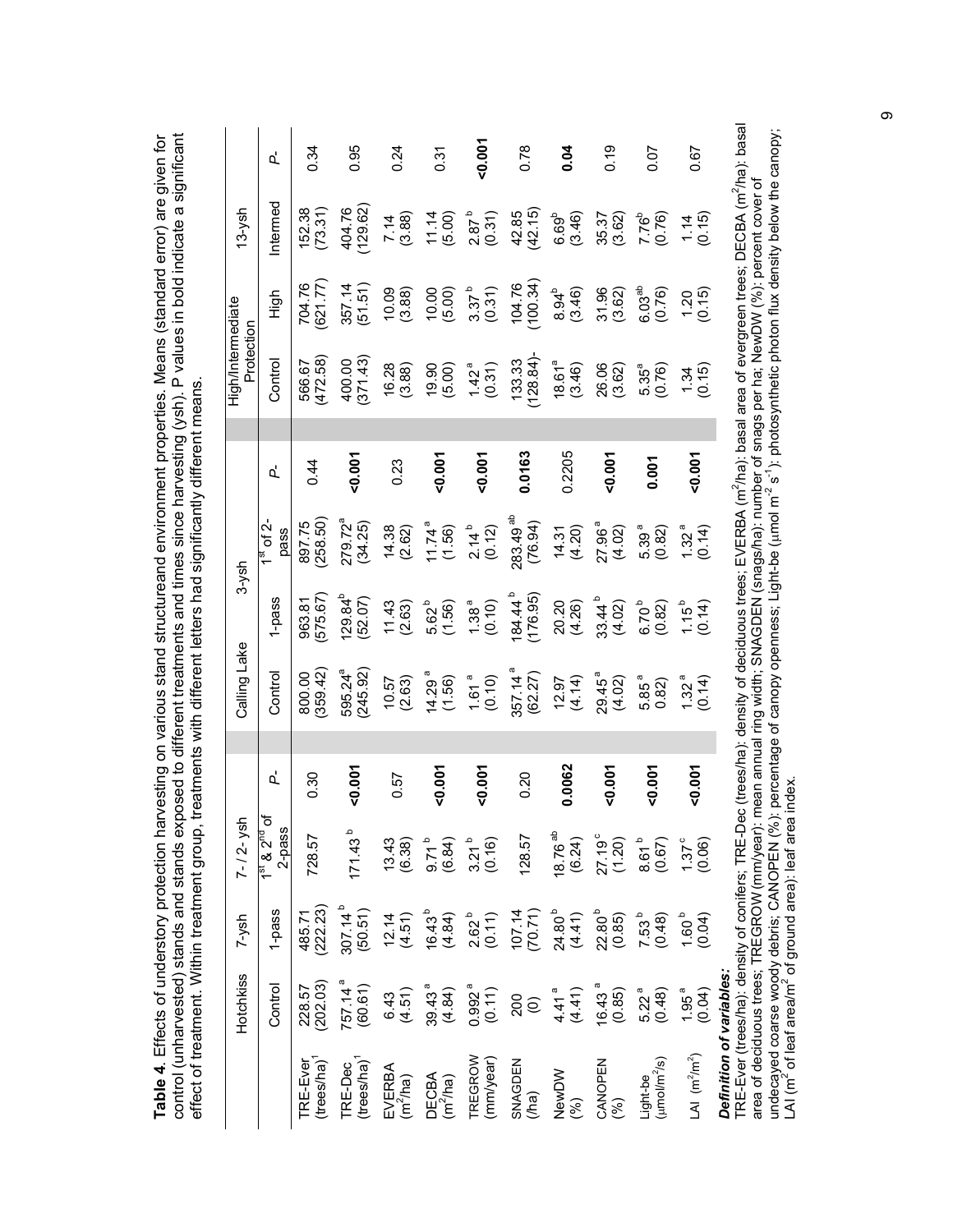|                                              | Richness/plot       | Richness / stand   |
|----------------------------------------------|---------------------|--------------------|
| Calling Lake (3-ysh)                         |                     |                    |
| Control for 1-pass                           | 19.14 (3.86)        | 46.33 (9.07)       |
| 1-pass                                       | 23.70 (1.70)        | 47.00 (2.65)       |
| Control for 2-pass & MC                      | 20.12 (3.17)        | 52.67 (10.26)      |
| 1 <sup>st</sup> of 2-pass                    | 27.55 (1.64)        | 63.33 (8.33)       |
| Machine corridors                            | 27.28 (1.49)        | 57.00 (8)          |
| $P-$                                         | < 0.001             | 0.13               |
| Hotchkiss (7-ysh)                            |                     |                    |
| Control                                      | $21.07a$ (1.82)     | 38 (2.83)          |
| 1-pass                                       | $21.39a$ (1.06)     | 46.00 (8.48)       |
| $1st$ & $2nd$ of 2-pass<br>(7- and 2- ysh)   | $17.79^{b}$         | 34.00              |
| Р-                                           | 0.09                | 0.22               |
| High and Intermediate<br>Protection (13-ysh) |                     |                    |
| Control                                      | $26.88^{ab}$ (1.76) | $56.67a$ (1.53)    |
| High                                         | $25.36^{b}$ (1.67)  | $50.33a$ (4.93)    |
| Intermed                                     | $29.48a$ (1.38)     | $70.33^{b}$ (6.81) |
| $P -$                                        | $0.001$             | 0.04               |

Table 5. Mean species richness per 2 m<sup>2</sup> plot (standard error) and per stand (28 2 m<sup>2</sup> sub-plots) for mixed aspen – white spruce stands that were unharvested (control) or exposed to different types of understory protection harvesting. P- values in bold indicate a significant effect of treatment for a given group of stands.

At the Calling Lake stands sampled 3-ysh the understory composition of the control stands showed separation from the 1- and 2-pass stands, which were largely overlapping (Figure 3). The machine corridor plots separated strongly from all other plots at the Calling Lake stands. This reflects the dominance of the Machine Corridors by grasses, shade intolerant and weedy species (*Agropyron trachycaulum, Petasites frigidus, Rosa acicularis, Rubus idaeus, Symphoricarpos albus, Taraxacum officinale*). In addition, the machine corridors were characterized by dramatically higher densities of trembling aspen and balsam poplar saplings (machine corridors:  $\sim$  13,750/ha; UP harvested area:  $\sim$  5,000/ha; control forest:  $\sim$  1000/ha).

Overall, UP harvested stands tended to show increased abundance of species such as: *Calamagrostis canadensis, Elymus innovatus, Epilobium angustifolium, Lathyrus ochroleucus, Taraxacum officinale,* and *Vicia americana* but reduced abundance of *Aster conspicuus, Arnica cordifolia, Aralia nudicaulis* and bryophytes (mosses and liverworts).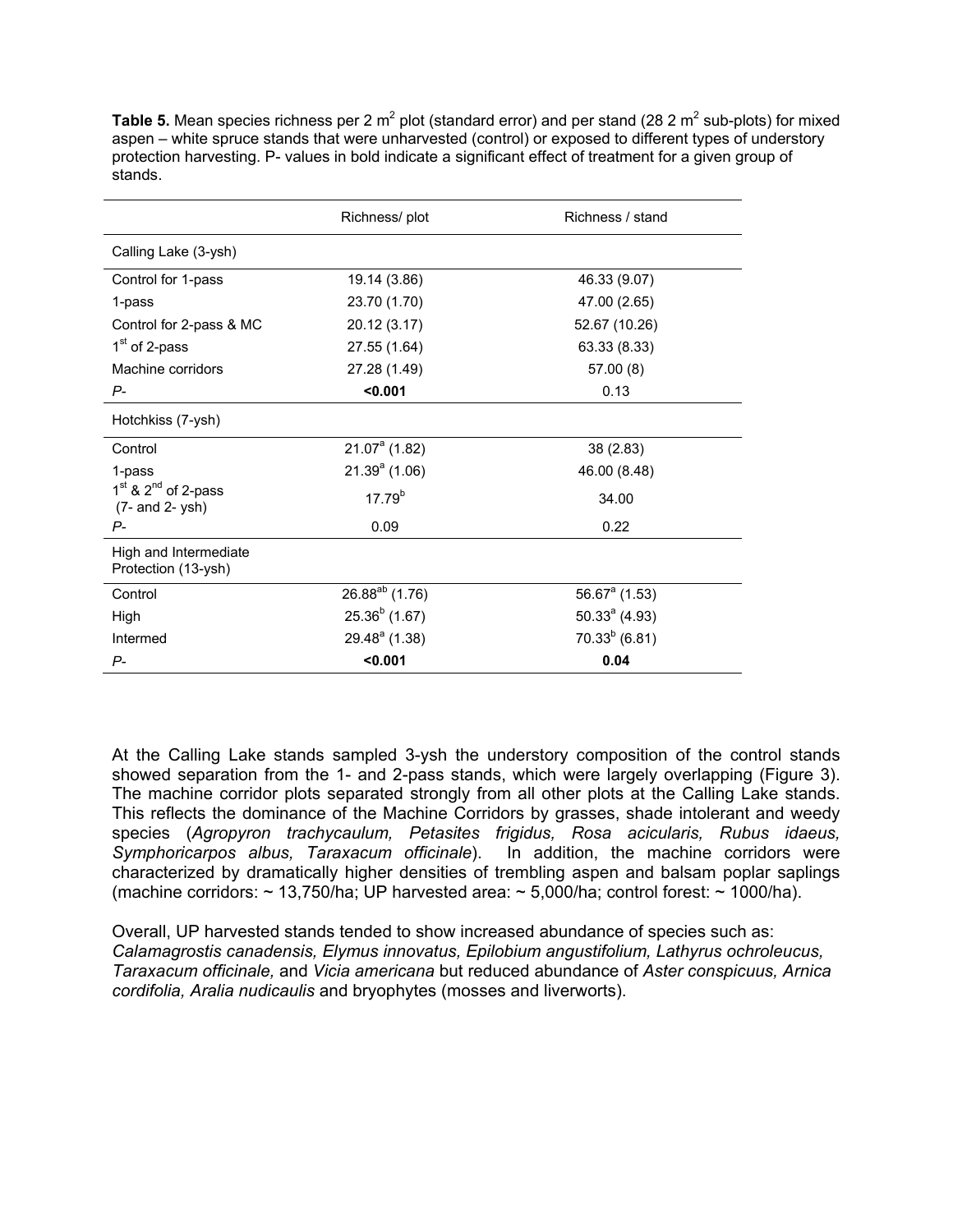

**Figure 3.** Results of ordination (Detrended Correspondence Analysis) examining understory plant species composition in mixedwood (aspen – white spruce) stands exposed to different types of understory protection harvesting. Stands at Calling Lake were sampled 3-yearssince-harvest, at Hotchkiss 7-ysh for the 1-pass,  $7$ -years since the  $1<sup>st</sup>$  pass and 2-y since the 2<sup>nd</sup> pass for the 2pass system; the High / Intermediate stands were sampled 13-ysh. Plots which are closer together were more similar in terms of understory species assemblage.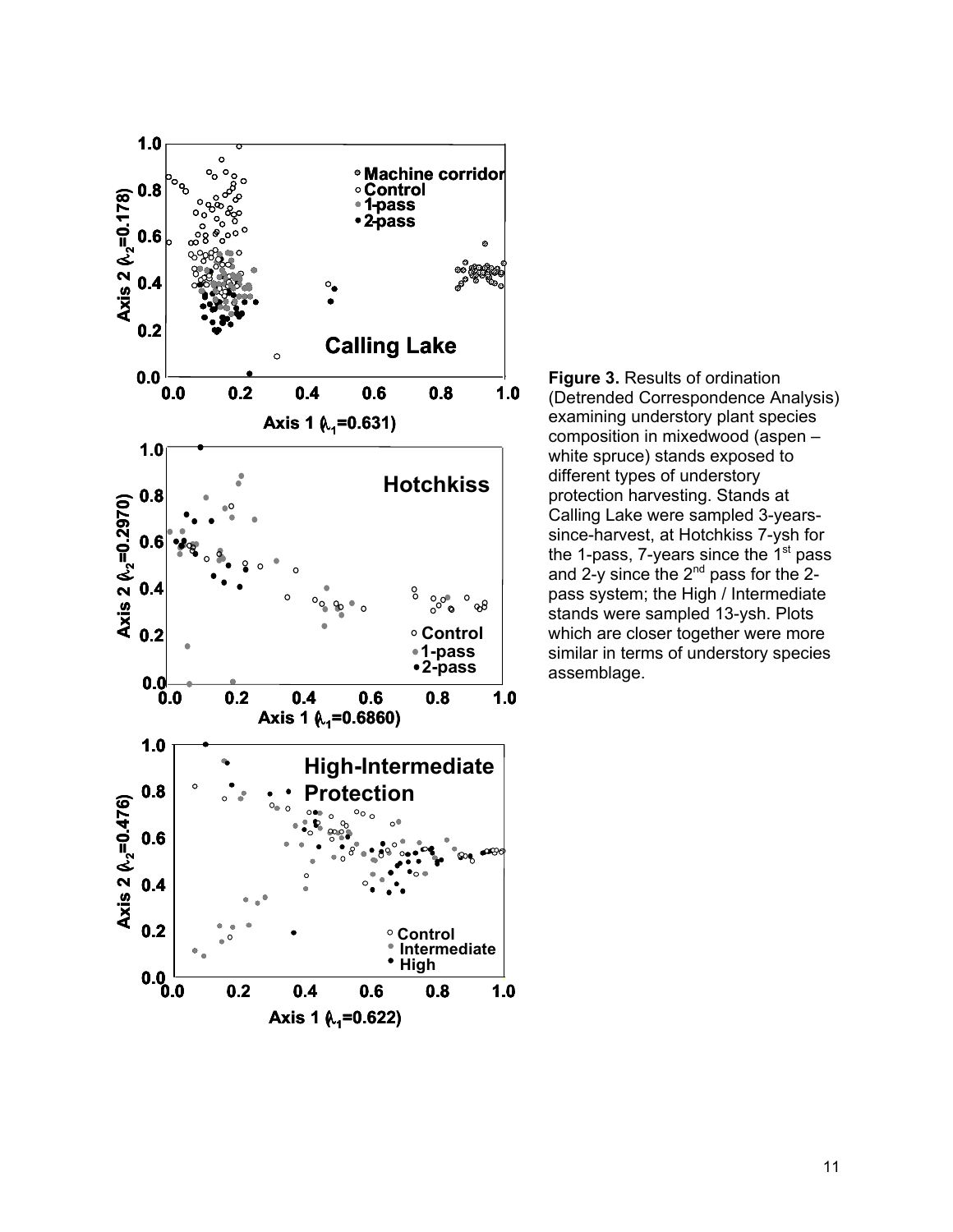### **Summary of Results and Interpretation**

*Salvage Thinning* resulted in a reduction in canopy density and increased growth of retained trees. In turn, salvage thinned stands had increased light available to the understory and greater shrub density. Immediately after thinning there was a reduction in the richness of understory vascular plants but 3 to 5 years after thinning understory plant richness was greater in thinned than in control stands. Thinned stands gained abundance of some ruderal species and those common to mesic aspen – spruce mixedwood forests. Thinned stands also had reduced abundance of species associated with undisturbed mature pine forests. It is likely that increased light, along with effects of disturbance to the forest floor, provide opportunities for new species to colonize forest stands following thinning as well as for some moderately shade tolerant species to experience an increase in abundance following thinning.

*Understory Protection harvesting* resulted in a reduction in canopy density along with a change in canopy composition towards greater dominance by conifers. The retained trees showed a positive growth response. Removal of the canopy resulted in increased light available to the understory. Effects of Understory Protection harvesting on canopy density and light were diminished in stands sampled 13 years after harvesting. This was likely due to the level of retention at the time of harvesting along with increased growth of retained trees and regeneration by deciduous trees.

Immediately following Understory Protection harvesting  $(2^{nd}$  pass of two-pass system) stands showed a reduction in understory species richness, likely due to disturbance associated with the harvesting. Stands sampled 3- to 7- and 13- years after harvesting showed increased understory species richness, largely due to the addition of shade intolerant and ruderal species. When there was a high level of canopy retention during the harvesting effects on the understory were diminished. Also effects of the harvesting on understory richness and composition appeared to diminish with time.

Machine corridors used to gain access to the stand by harvesting equipment and for removal of trees were dramatically different in terms of understory species richness and composition. Machine corridors had higher species richness than control stands and were characterized by a very different group of understory plants than either control stands or the harvested areas. Specifically, they were dominated by grasses, shade intolerant and weedy species and also had high densities of aspen and balsam poplar saplings. These effects are likely due to the complete removal of the canopy along with disturbance to the forest floor and possibly soil compaction.

As for Salvage Thinning, it is likely that increased light, along with effects of disturbance to the forest floor, provided opportunities for new species to colonize forest stands following Understory Protection harvesting as well as for some moderately shade tolerant species to experience an increase in abundance.

# **Key Findings and Deliverables**

Reduction of canopy density and disturbance of the forest floor during partial harvesting operations, such as those employed during Salvage Thinning or Understory Protection harvesting will result in opportunities for new establishment or achievement of increased abundance by ruderal plant species and understory species which are less shade tolerant than the species normally found to dominate the understory in a closed canopy forest. As such,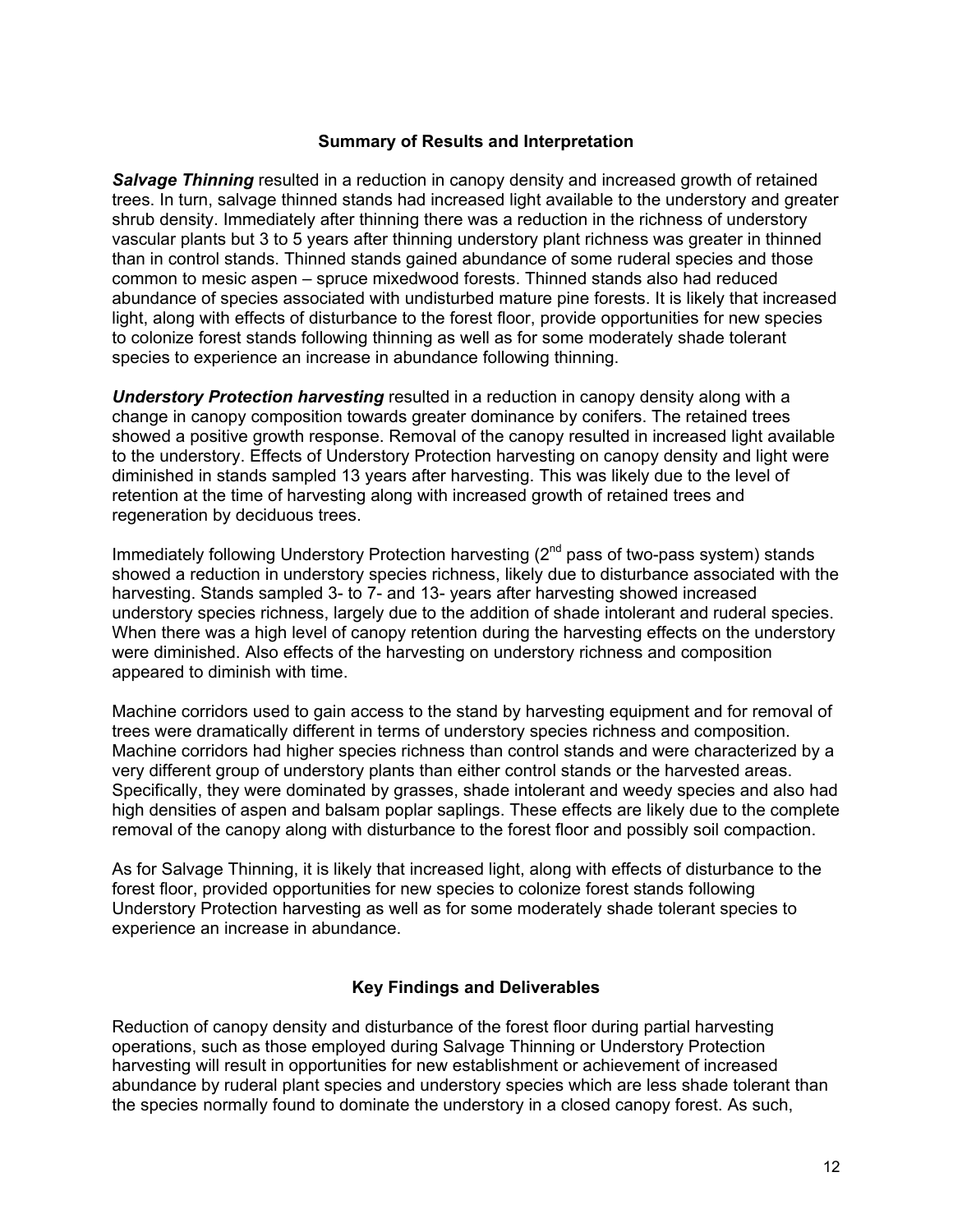partial harvesting causes changes in understory plant diversity and composition that might be analogous to those observed at an earlier successional stage or in a different forest type (e.g., a more open forest or a forest with proportionally less conifer).

These effects will diminish over time as the canopy re-grows and closes. The less change there is in canopy density and composition at the time of harvesting the less effect there will be on the understory community and the quicker the effects will diminish. Long-term effects on the understory plant community will depend on the subsequent management practices in the stands.

The dramatic effects on understory plant diversity and composition seen in the machine corridors may have much longer-term implications and be of some cause for concern. Machine corridors could be providing an opportunity for weedy and ruderal species to establish throughout managed stands and achieve population sizes that could lead to greater invasion into intact forest stands, especially into 'edge' habitat. Active encouragement of tree regeneration along these corridors, in the same composition as the partially-harvested area, could help diminish these effects (e.g., planting or encouraging conifer regeneration).

#### **Acknowledgements**

Funding for this project was provided by the Sustainable Forest Management Network and the Natural Sciences and Engineering Research Council (Canada). We gratefully acknowledge the following for their assistance with the field work: Beth Dankert, Jean-Robert Genin, Mike Major, Chrissy MacInnes, Matt Lewin, Shannon Crane. Mike Major collected the Machine Corridor data as part of his undergraduate Honours project. Monica Molina assisted with the analysis of soil nutrient availability.

#### **References Cited**

- Gillis, A.M. 1990. The new forestry: An ecosystem approach to land management. *Bioscience* 40:558-562.
- Grace, J.B. 1999. The factors controlling species density in herbaceous plant communities: an assessment. *Perspectives in Ecology, Evolution and Systematics* 2: 1-28.
- Johnson, D.W. & Curtis, P.S. 2001. Effects of forest management on C and N storage: meta analysis. *Forest Ecology and Management* 146: 25-34.
- Parsons, F.J., Knight, D.H. & Miller, S.L. 1994. Root gap dynamics in lodgepole pine forest: nitrogen transformations in gaps of different size. *Ecological Applications* 4: 354-362.
- Roberts, M.R. & Gilliam, F.S. 1995a. Disturbance effects on herbaceous layer vegetation and soil nutrients in *Populus* forests of northern lower Michigan. *Journal of Vegetation Science*  6: 903-912.
- Roberts, M.R. & Gilliam, F.S. 1995b. Patterns and Mechanisms of plant diversity in forested ecosystems: implications for forest management. *Ecological Applications* 5: 969-977.
- Sauder, E.A. 1992. Timber-harvesting techniques that protect conifer understory in mixedwood stands: case studies. Can. For. Serv. Northern Forestry Center. Edmonton, Alberta. Report  $# 101.$
- Tappeiner, J.C., Lavender, D., Walstad, J., Curtis, R.O. & DeBell, D.S. 1997. Silvicultural systems and regeneration methods: current practices and new alternatives. In: Kohm, K. & Franklin, J.F. (eds.), *Creating a forestry for the 21st century*, pp. 151-165. Island Press, Washington, D.C. U.S.A